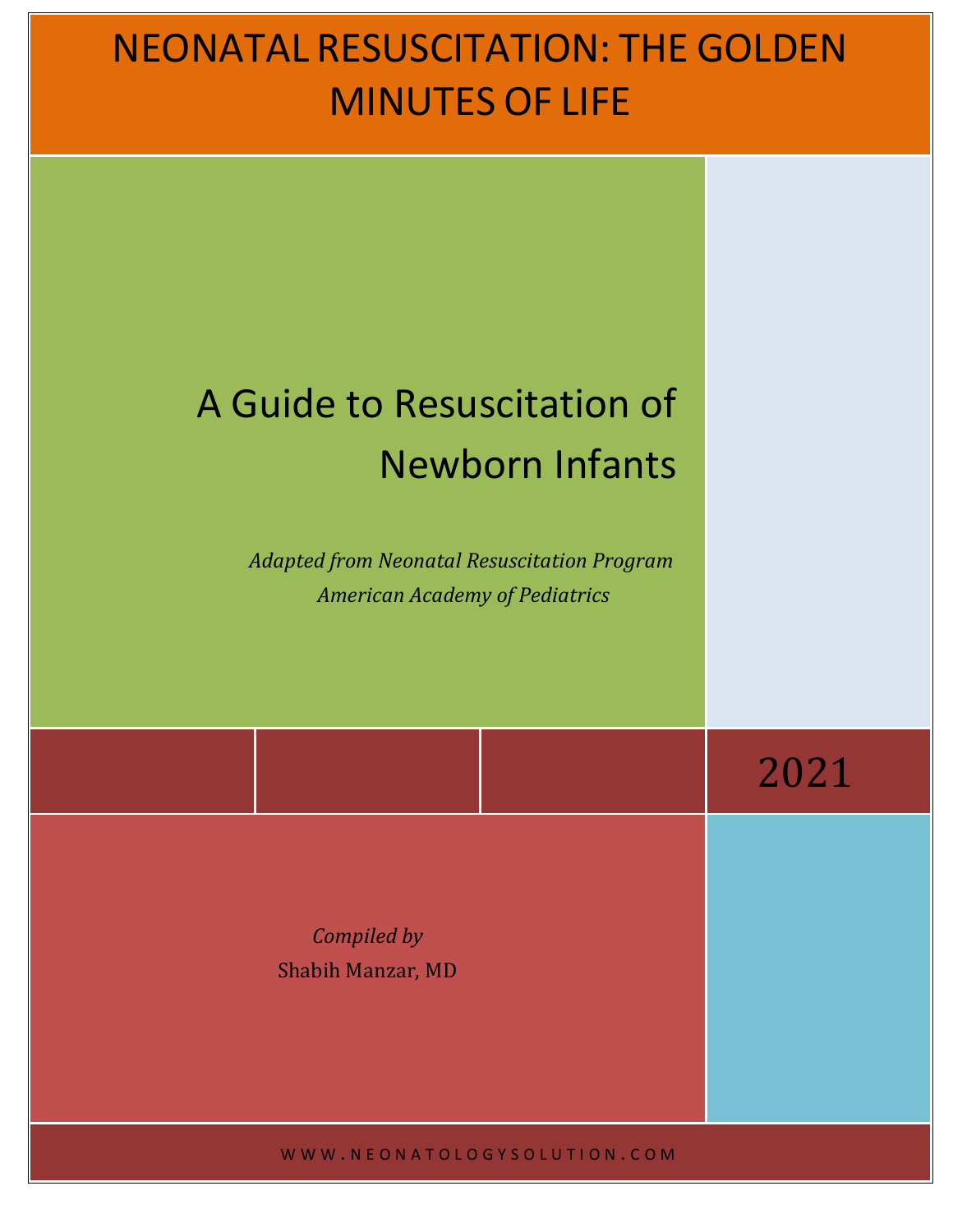# **Preface**

This handout is presented to the providers involved in taking care of newborn babies. This write-up is no way a replacement to any textbook. This work is an excerpt from the  $8<sup>th</sup>$  edition of Textbook of Neonatal Resuscitation®. The main idea is to summarize the concepts of newborn resuscitation and make it presentable to clinicians in net shell. However, it is strongly recommended that readers should refer to the main textbook for complete reference.

There are no financial benefits aimed from this handout. It is distributed free of cost and no charges should be claimed in distributing it further.

## Shabih Manzar, MD, FAAP, CPHQ *NRP Instructor-Mentor*

Email: shabih.manzar@neonatologysolution.com

July 2021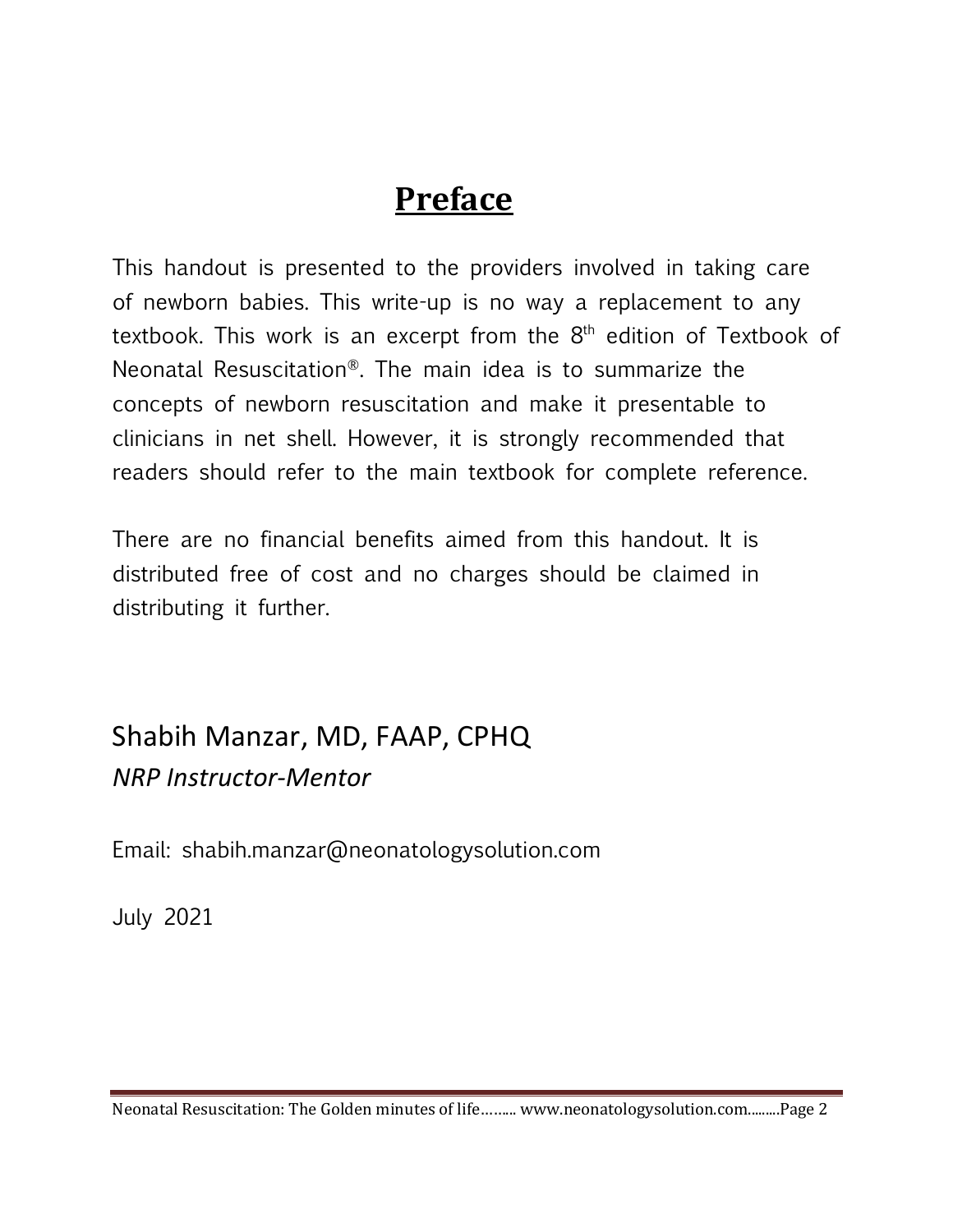#### **Learning Format (4 step approach)\***

#### *At Home: (THEORY session)*

**Step 1**:

Read this hand-out and refer to the NRP Textbook if available

#### **Step 2:**

Answer all questions at the end of the book (passing score is 80%, 12 out of 15)

#### *In Hospital: (DEMO session)*

#### **Step 3**:

See and practice the demonstration of the following with your instructor at your hospital:

- A) Positive pressure ventilation (PPV) and Oximetry (with the available equipments)
- B) Chest Compression and co-ordination with PPV (on the manikin)
- C) Endotracheal Intubation (on the head model of manikin)

#### **Step 4**:

Demonstrate the successful completion of step 3 (Skill stations/Integrated sessions)

\*for resource limited settings, skip this page if you are taking the course in USA

Neonatal Resuscitation: The Golden minutes of life......... www.neonatologysolution.com.........Page 3

NRP Essentials

Lessons 1-5 (up to PPV)

NRP Advanced

Lesson 1-5, PLUS Lessons 6-12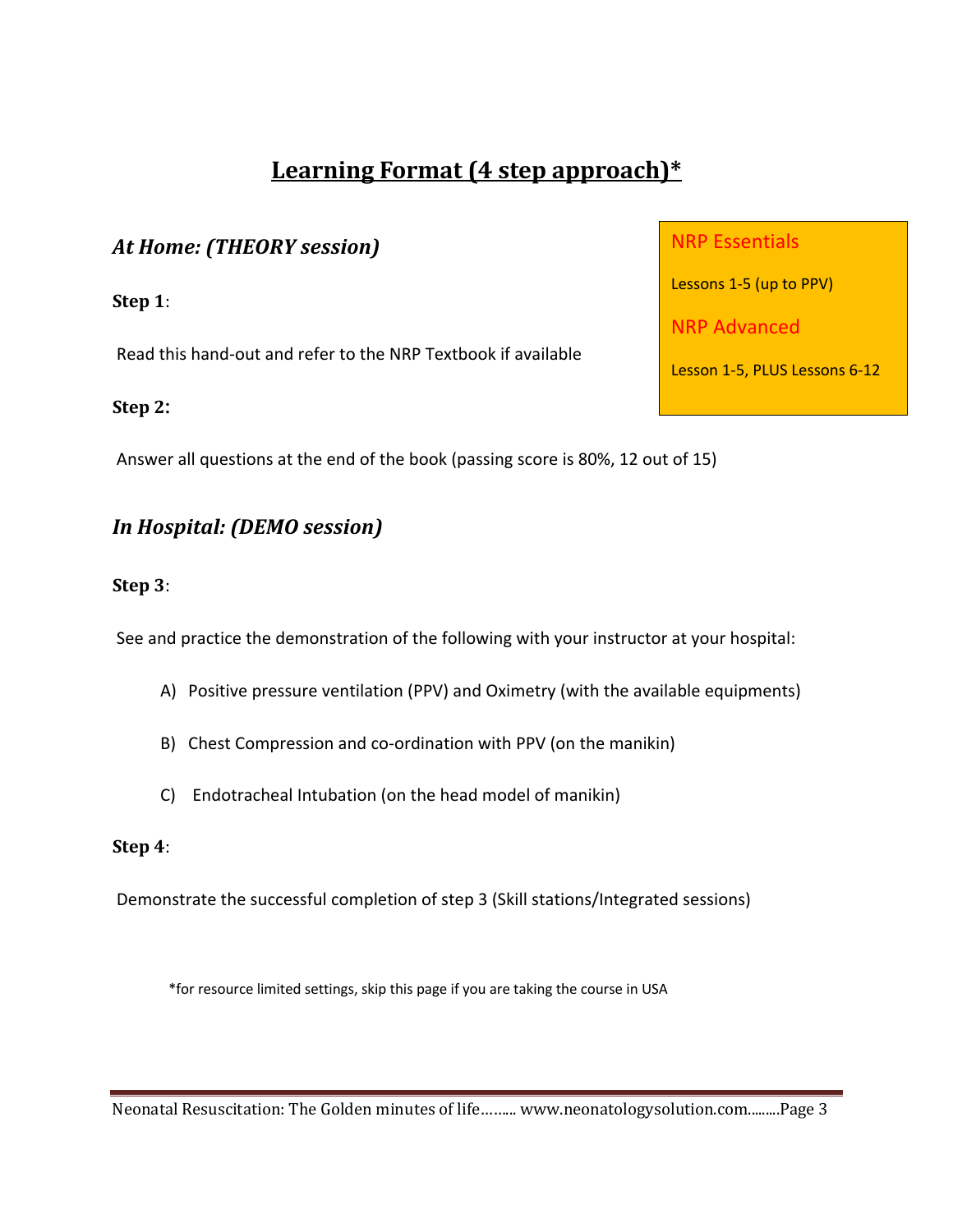#### **Topics**



- 2. Preparing for resuscitation
- 3. Initial steps of resuscitation
- 4. Oximetry & using supplemental oxygen
- 5. Positive Pressure Ventilation (PPV)
- 6. Chest Compression
- 7. Intubation
- 8. Medication / Vascular access
- 9. Post-resuscitation care
- 10. Beyond initial steps (special consideration)
- 11. Preterm infants (special needs)
- 12. Ethics
- 13. Improving Resuscitation Team Performance, Resuscitation Outside the Delivery Room, and Bringing Quality Improvement to Your Resuscitation Team



**Optional** 

**NRP** Essentials

NRP Advanced **NRP Advanced** 

Neonatal Resuscitation: The Golden minutes of life ......... www.neonatologysolution.com.........Page 4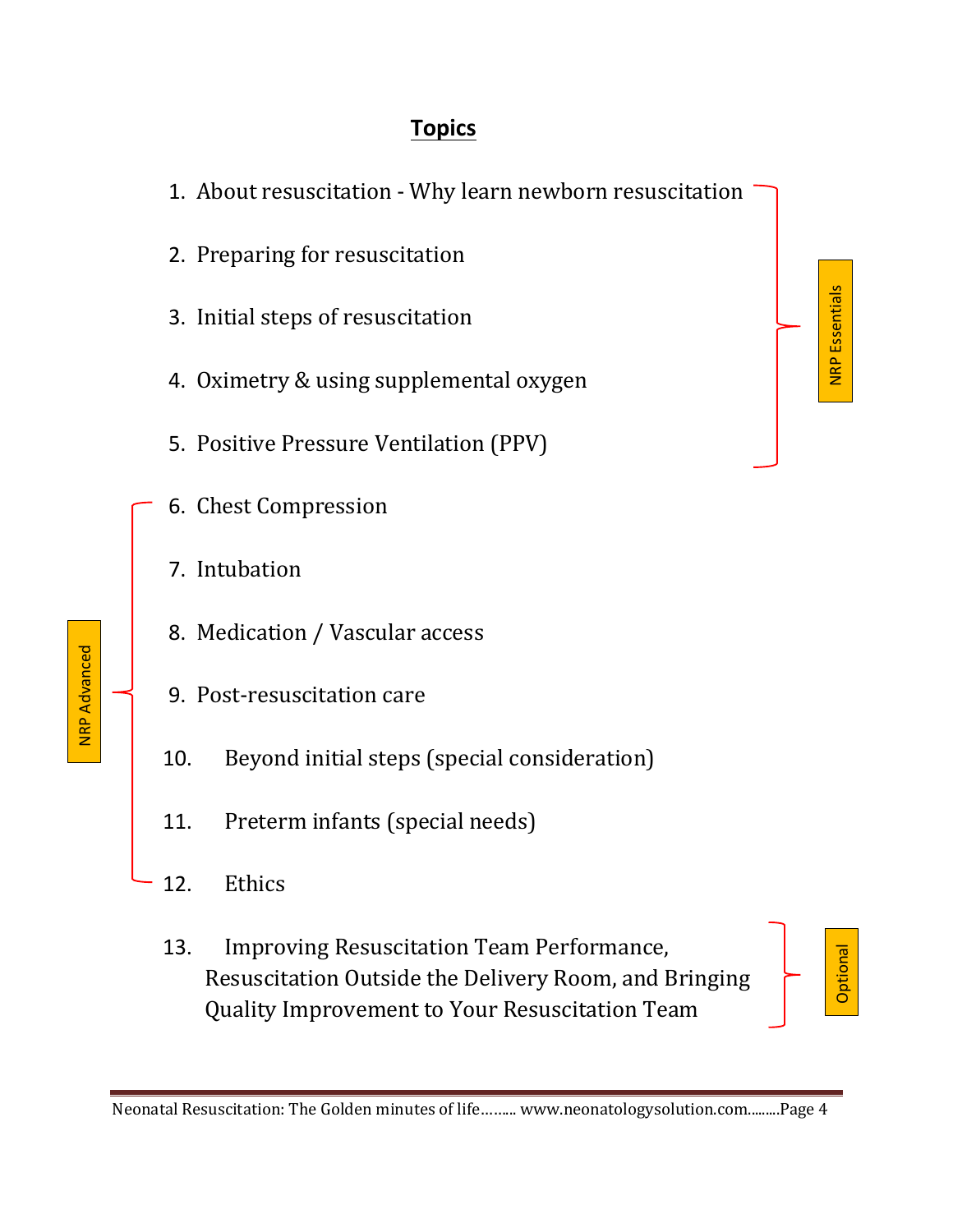#### **1)** About resuscitation - Why learn newborn resuscitation

Birth asphyxia is associated with both increase mortality and morbidity. By learning the basic skills of neonatal resuscitation one can make a difference in changing this statistic. Key points:

- About 5% of newborns will receive positive-pressure ventilation.
- About 2% of newborns will be intubated.
- While 1 to 3 per 1,000 will receive chest compression or medications.

### **2) Preparing for resuscitation**

Adopt a team approach. Identify risk factors (prematurity, preeclampsia, abruption, twins, macrosomia, breech, etc.)

4 questions to be asked: 1. Gestational age 2. Amniotic Fluid 3. Risk factors 4. Umbilical cord management plan 4 questions before birth: Good And Right Care G- Gestational age A- Amniotic fluid R-Risk factors C- Cord care plan

Equipment check:

Warmer, Towels, Hat, Suction, Stethoscope, PPV apparatus, Endotracheal tube, Medications, Catheters, Oxygen supply & Saturation monitor.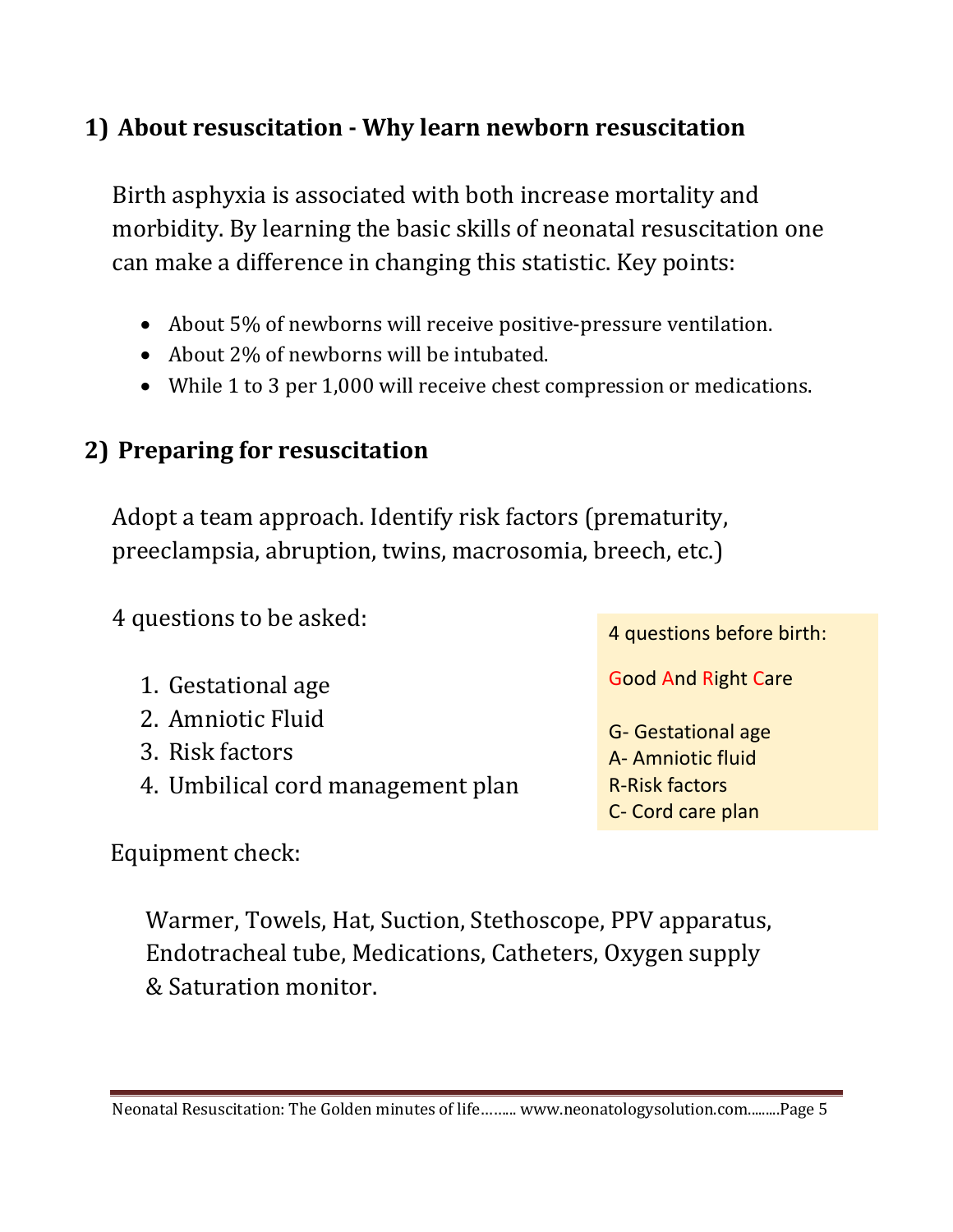### **3) Initial steps of resuscitation**

It is very important to prepare for the anticipated delivery (know the case). Gather maternal information (risk factors), check equipment (warmer, bag & mask, medication) and arrange for a team (for high-risk delivery at least 3 members should be available).

Soon after delivery, ask these questions: **Initial questions:** (3 Ts, term, tone, tantrum) Is the baby TERM? Does the baby have good TONE? Is the baby BREATHING or CRYING? **Initial steps:** (PDSPS) Provide warmth (for preterm use warm mattress) Dry thoroughly (< 32 week, no need to dry) Stimulate (gentle) Position the airway (sniffing position) Suction if needed (mouth then nose, M comes before N) 3 questions after birth: Texas To California T- Term T- Tone C- Crying Initial Steps: Warm and Dry weather Stimulate Person for Clear breaths W- Warmth D- Dry S- Stimulate P- Position head & neck C- Clear secretions

If answers are yes to initial questions (Term, Tone good, Breathing) baby should stay with mom and initial steps be performed at mom's chest.

If answers are no, then start initial steps (PDSPS) at the warmer bed.

Neonatal Resuscitation: The Golden minutes of life......... www.neonatologysolution.com..........Page 6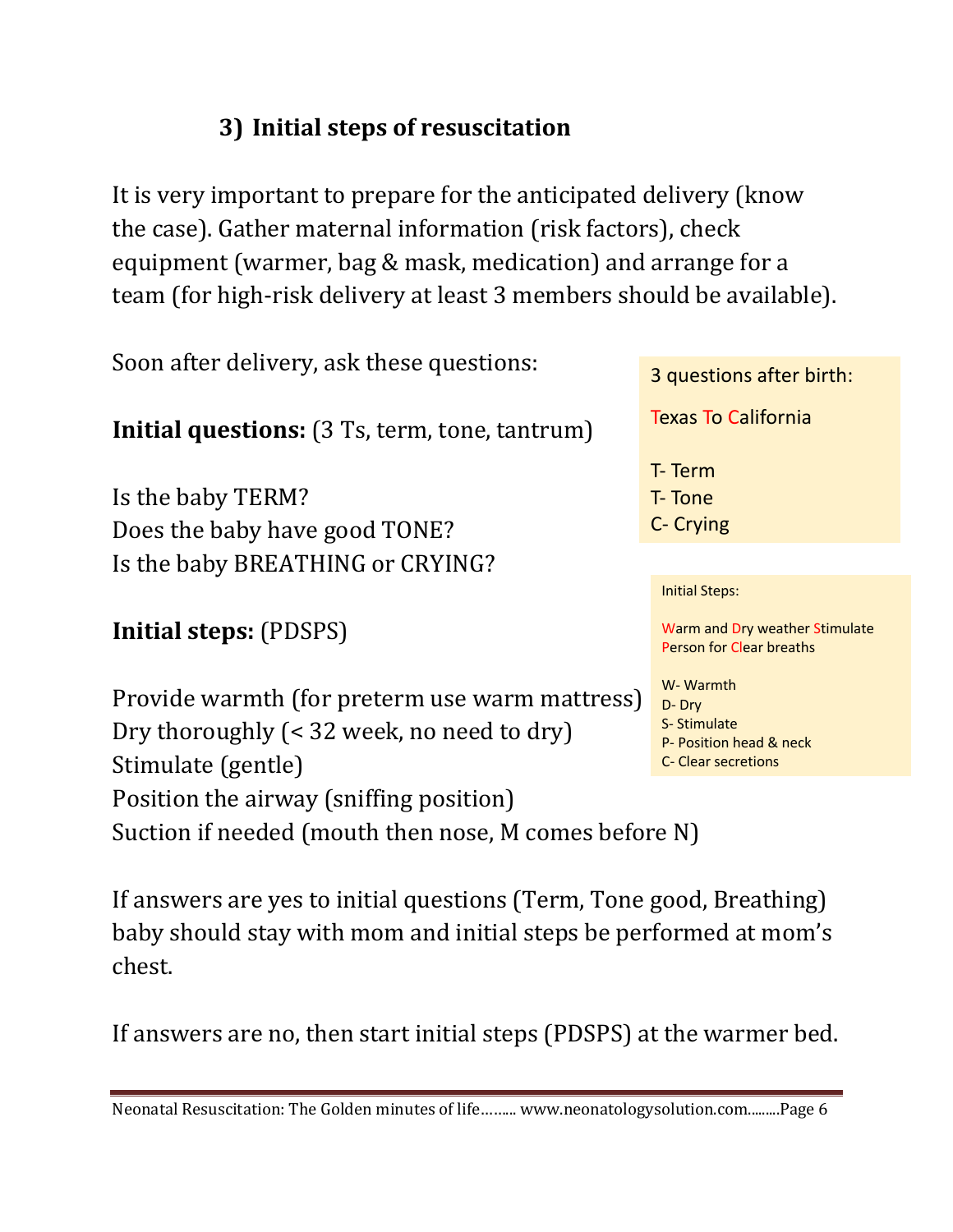Then EVALUATE:

Respiration: gasping, apnea – start PPV (see flow diagram) Heart rate: below 100 - start PPV (see flow diagram)



**FLOW DIAGRAM**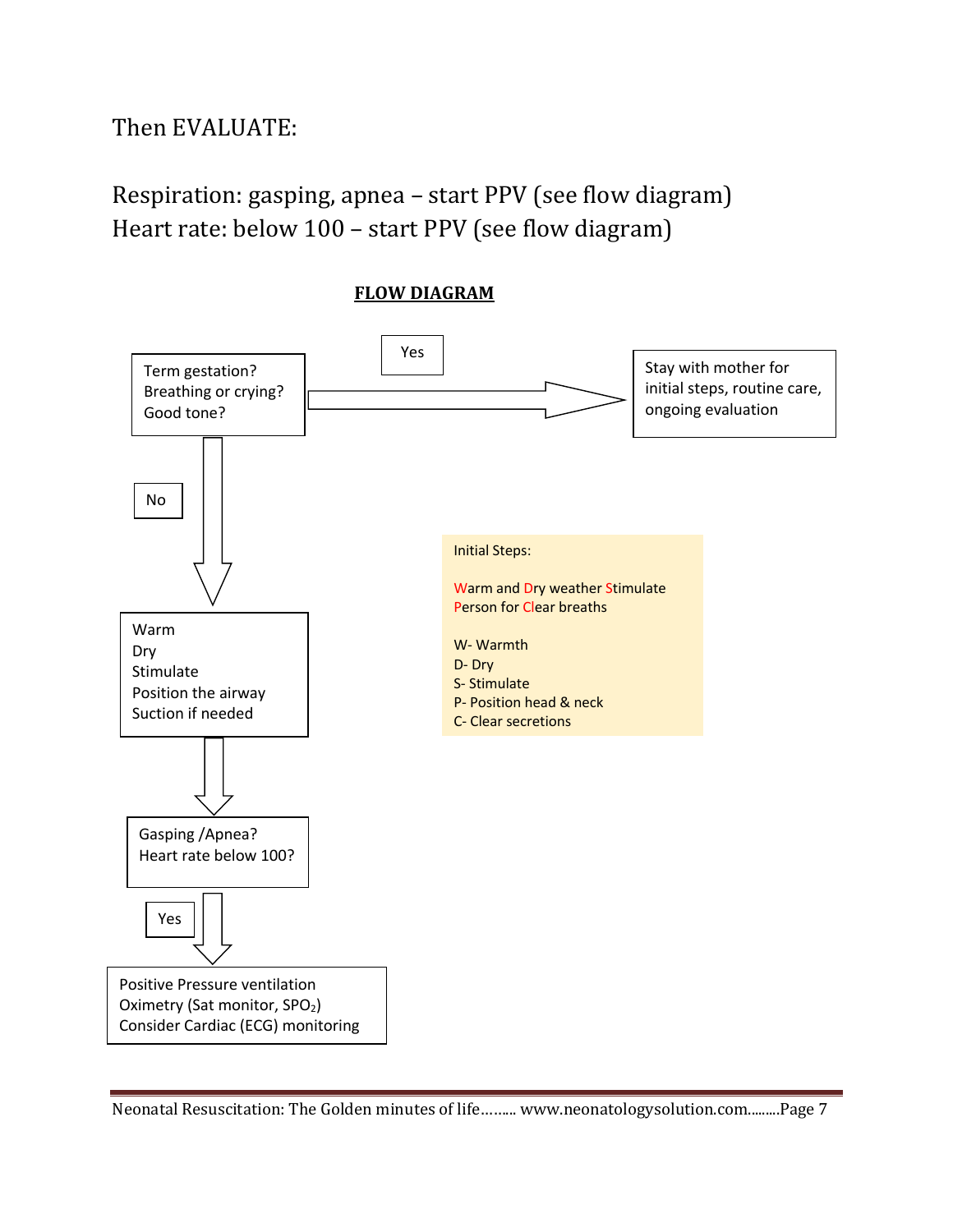#### **Initial steps in newborn born with history of Meconium-stained amniotic fluid**



S- Stimulate

P- Position head & neck C- Clear secretions

 Prevent heat loss (use towel or blankets) Remove wet blankets

#### **Clear airway:**

 Bulb suction Catheter (French 6-10) using suction pressure of 80-100 mm of Hg Suction mouth *before* nose (M before N)

Neonatal Resuscitation: The Golden minutes of life ......... www.neonatologysolution.com.........Page 8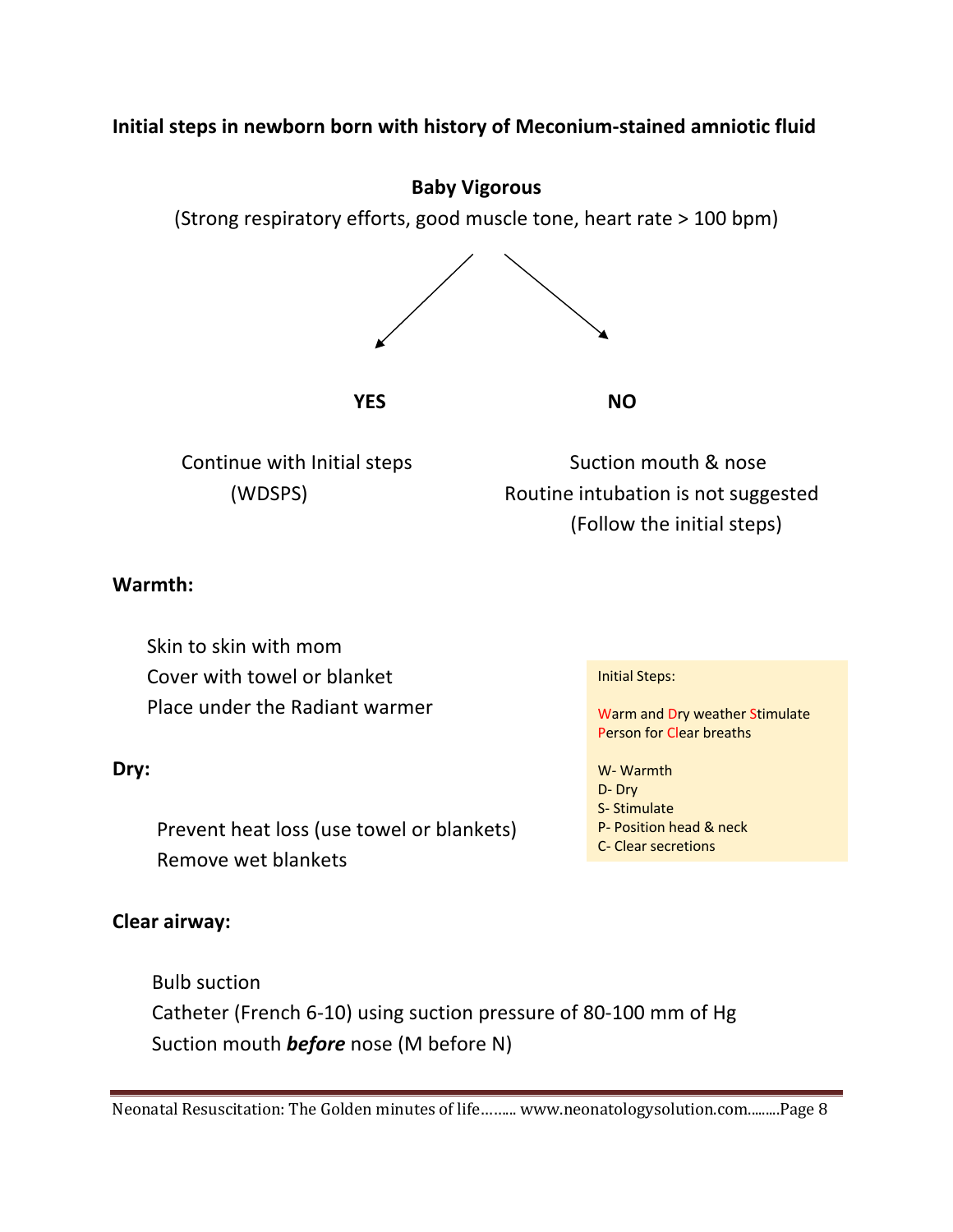### **4) Oximetry & Using Supplemental Oxygen**

For equipment and principles of use, please refer to your hospital device. This topic will be addressed in detail in the DEMO session. Points to remember about Oxygen are:

- Use blenders (air + oxygen), flow 10 LPM
- DO NOT give supplemental  $O_2$  based of color of the baby (color is very subjective)
- DO NOT give  $O_2$  to achieve higher SPO<sub>2</sub> readings (> 95%) in first few minutes of life.
- Oxygen can be given as free flow by oxygen mask, tubing with cup hand, flow-inflating bag or T-piece resuscitator
- Self- inflating bags **CANNOT** be used to give supplemental oxygen or CPAP
- Use  $O_2$  based on guidelines (Table 1)
- Adequate ventilation should be established **before** using supplemental O<sub>2</sub>.
- Start with 21% O<sub>2</sub> ( $>$  35 wks) and 21-30% ( $<$  35 wks), set flow at 10 L/min, then adjust it based on guidelines (Table 1)
- Stop  $O_2$  when target sats reached 85%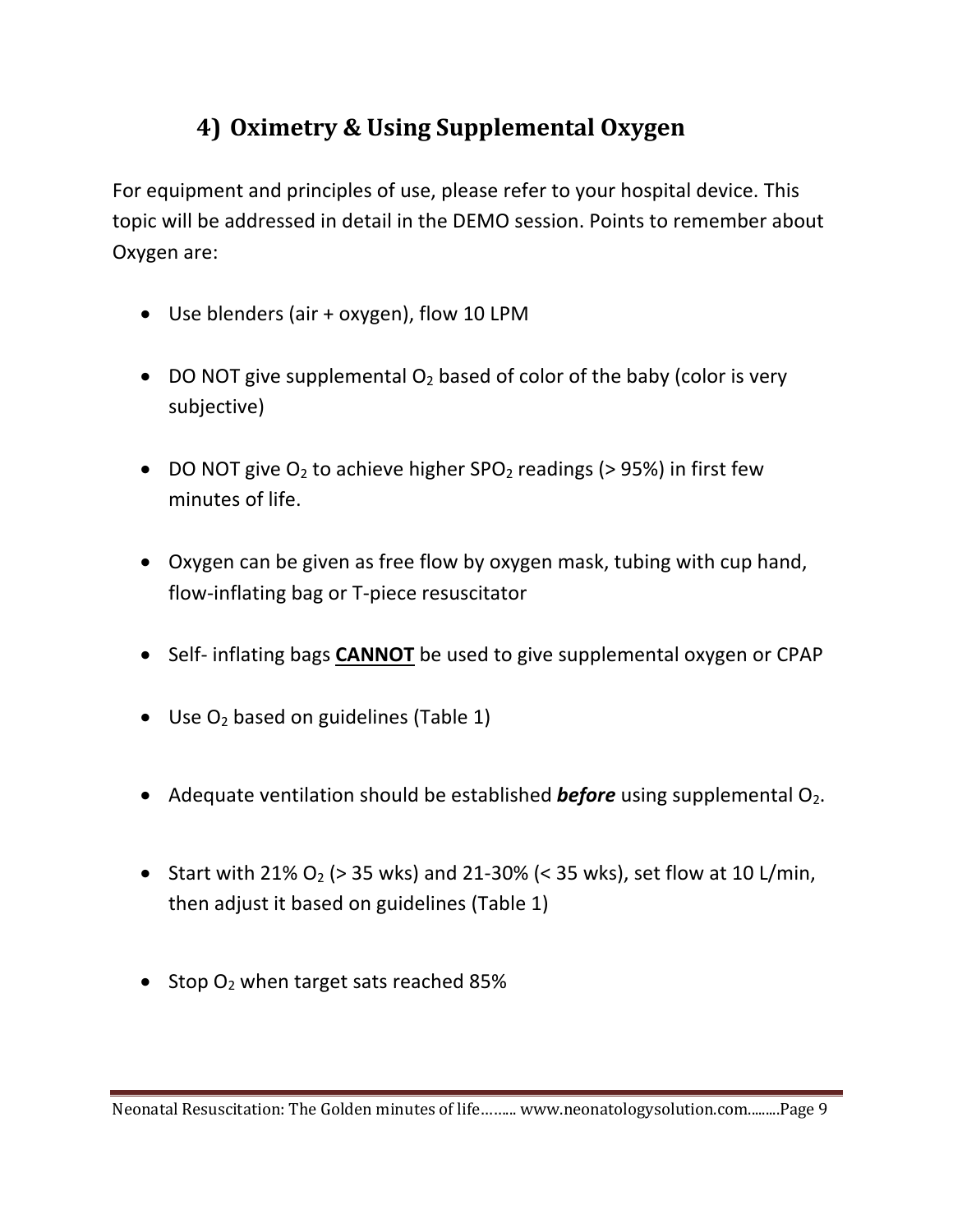# **Table 1**

#### Target pre-ductal SPO<sub>2</sub> after birth (pulse Oximetry chart) in **first 10-minutes**

Table 1 emphasizes on the fact that it takes 10 minutes to newborn to have saturations above 85%.

 *(Tip: In first five minutes, for every 1 min sats go up by 5%, 1-60, 2-65, 3-70, 4-75, 5-80)*

| 60-65% | <b>Target Saturations Tip:</b>                                          |
|--------|-------------------------------------------------------------------------|
| 65-70% | One minute has 60 seconds (1-60%)<br>Increase by 5-10 for every second. |
| 70-75% | 1 min 60% -65%<br>2 min 65-70%                                          |
| 75-80% | 3 min 70-75%<br>4 min 75-80%<br>5 min 80-85%                            |
| 80-85% | 10 min 85-95%                                                           |
| 85-95% |                                                                         |
|        |                                                                         |

| Initial oxygen concentration for PPV |               |
|--------------------------------------|---------------|
| $\geq$ 35 weeks' Gestation           | 21% Oxygen    |
| <35 weeks' Gestation                 | 21-30% Oxygen |

Neonatal Resuscitation: The Golden minutes of life ......... www.neonatologysolution.com.........Page 10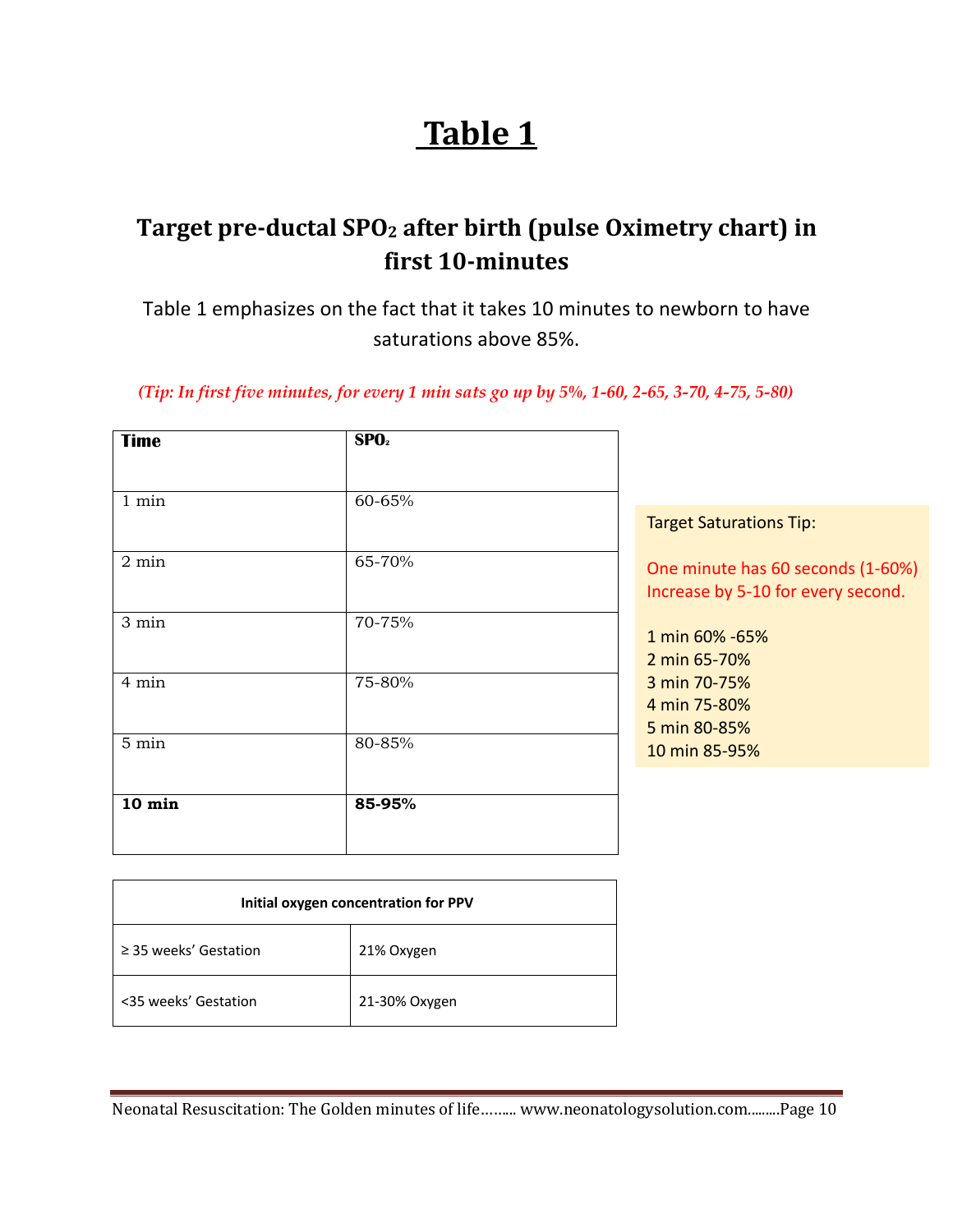### **5) Positive-Pressure Ventilation**

For the equipment and principles of use, please refer to your hospital device (selfinflating bag, flow-inflating bag or T-piece resuscitator). This topic will be addressed in detail in the DEMO session.

Positive Pressure ventilation (PPV) or Bag & Mask ventilation is used when:

- Infant is in gasping or apneic
- Initial steps fail in establishing adequate respiration
- When heart rate is below 100 bpm

 ${PPV}$  rate should be 40-60 breath/min and pressure (PIP) should be 20-25 cmH<sub>2</sub>O}

PPV when used adequately should result in improvement indicated by:

- Rising heart rate
- Increasing  $SPO<sub>2</sub>$  (oxygen saturations)

When PPV does not result in improvement do for the following: (MR SOPA)

M = Mask adjustment R = Reposition S = Suction airway O = Open mouth P = Pressure Increase A = Airway alternative

When PPV is taking long:

- Consider intubation
- Insert orogastric tube to decompress stomach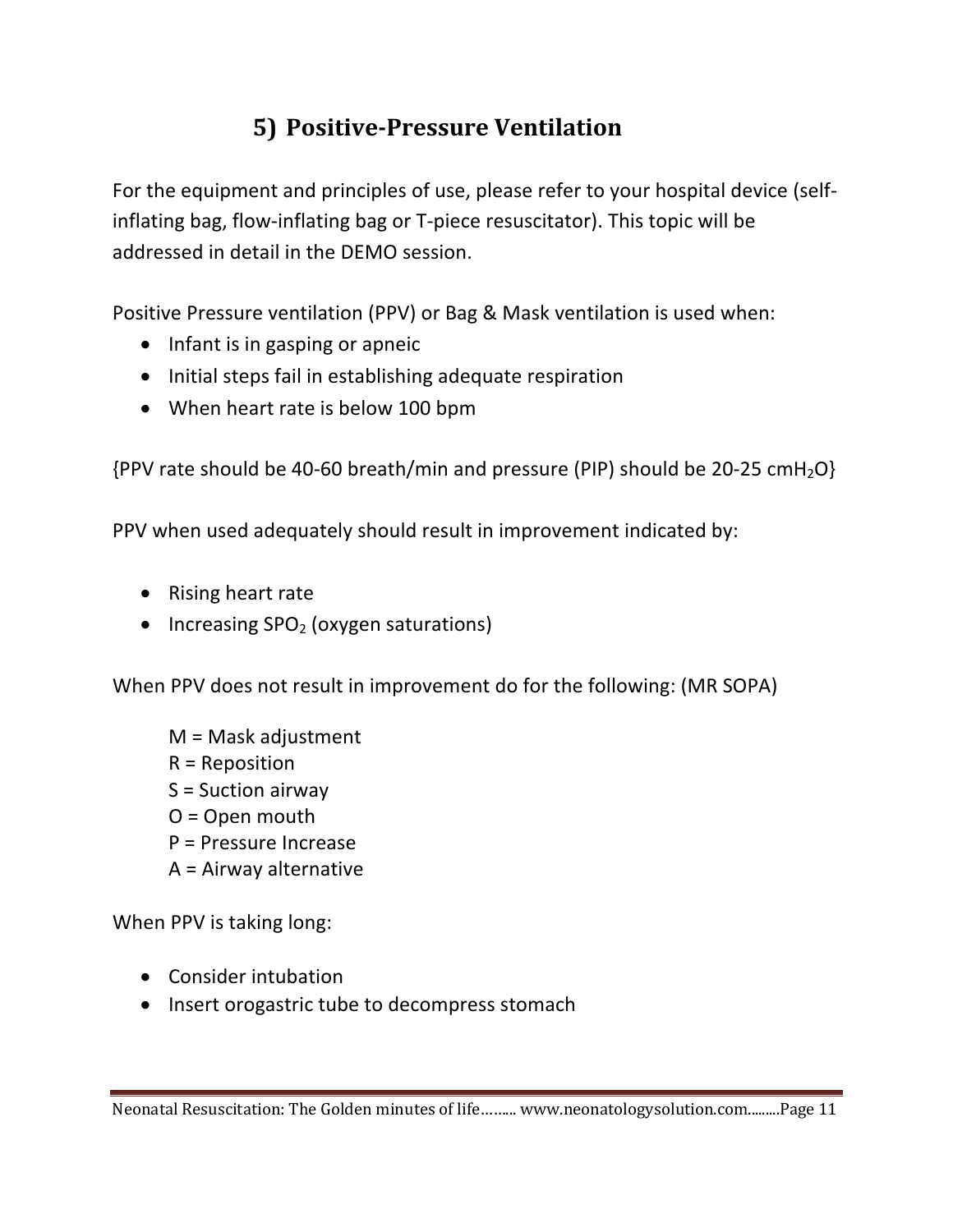### **6) Chest Compression**

This topic will be addressed in detail in the DEMO session. The basic questions are: when to start chest compression, why, what and how.

**WHEN:** for heart rate below 60 bpm

**WHY:** to mechanically pump the blood flowing through the heart

**WHAT:** compress heart against the spine, increase thoracic pressure

**HOW:** compressing the1/3<sup>rd</sup> of the AP diameter of the chest with Two-thumbs (*preferred method*) OR Two-fingers pressing at an area above the xiphoid and a line joining the Nipples (see drawing below)

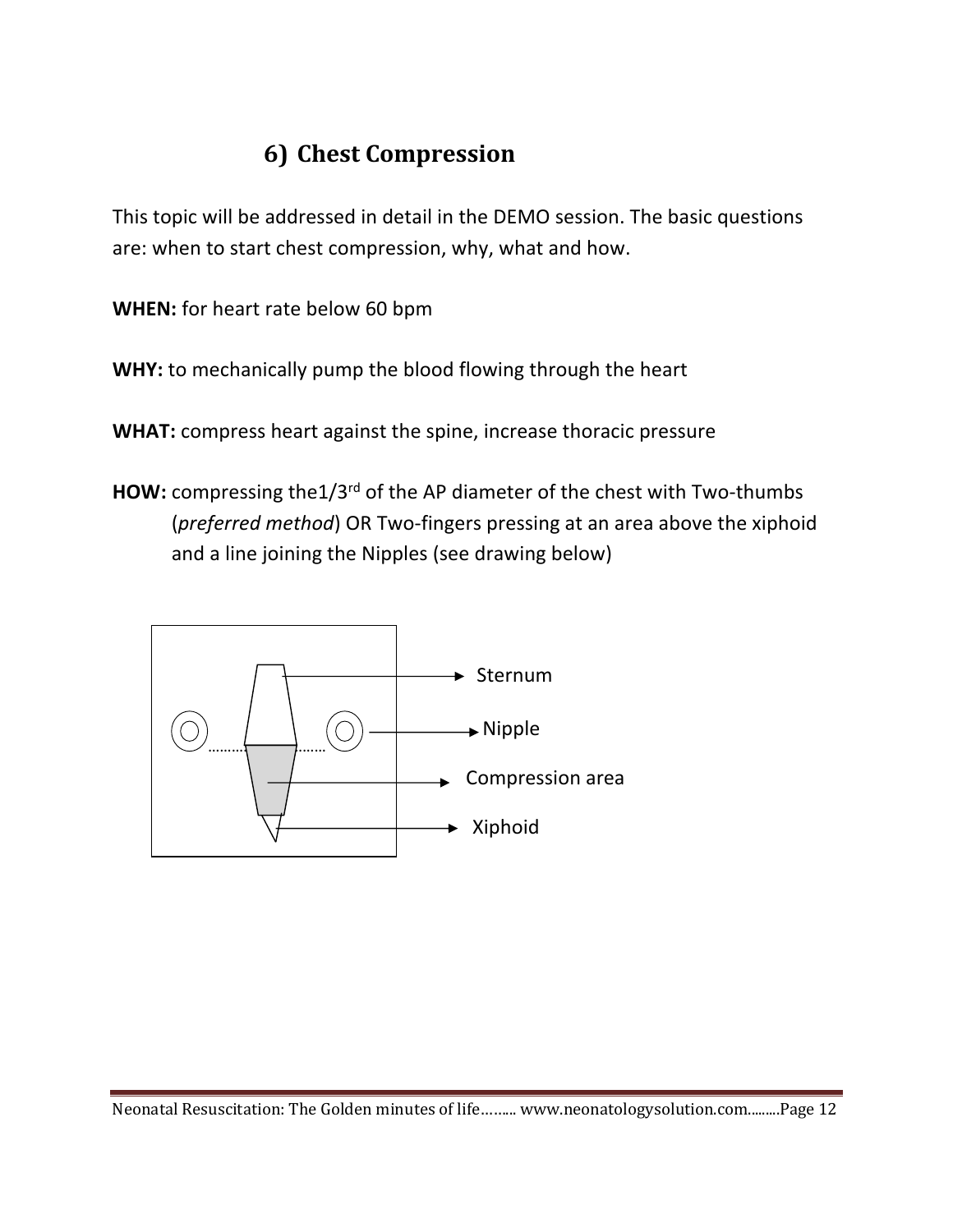#### **Pearls of Chest Compression:**

- Co-ordinate chest compression with PPV
- Ratio is 3:1 (one-and-two-and-three and bag) i.e. 90 compression and 30 breaths in one minute
- Increase  $O<sub>2</sub>$  to 100% during chest compression
- Wait 60 seconds then evaluate (see the flow diagram below)

#### **Key points:**

- When heart rate is above 60 bpm, stop compression BUT continue PPV
- When heart rate is below 60 bpm, give IV epinephrine (place umbilical venous catheter & consider intubation if not done already)

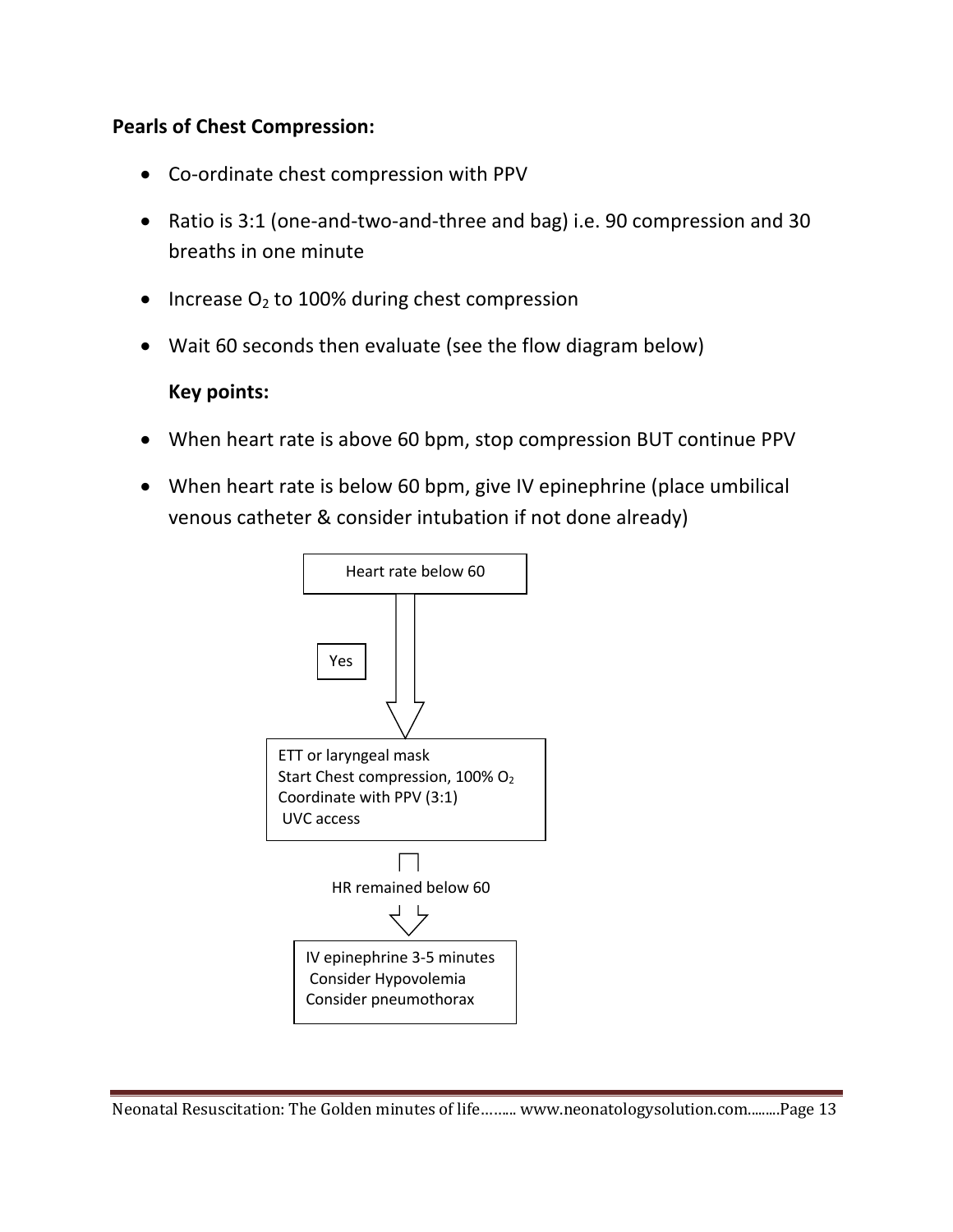### **7) Intubation**

For equipment and techniques of Endotracheal (ET) intubation and use of Laryngeal Mask Airway (LMA) –if available, please refer to your hospital policies and manual. ET size and depth of insertion is based on expected weight and gestational age. Intubation should be completed in 30 secs. This topic will be addressed in detail in DEMO session.

#### **8) Medication**

#### **Epinephrine:**

Strength: 1: 10,000 Dose: Intravenous *(preferred route)*: 0.02 mg/kg = 0.2 ml/kg (0.1-0.3 ml/kg) -use 1 ml syringe Endotracheal:  $0.1 \text{ mg/kg} = 1 \text{ ml/kg} (0.5-1 \text{ ml/kg})$  -use 5 ml syringe Give as rapid push followed by 3 ml of normal saline flush

**Volume:** Normal saline or Ringer's lactate 10ml/kg, give over 5-10 minutes

#### **Venous access – Umbilical venous catheter Insertion**:

For equipment and insertion technique, please refer to your hospital policies and manual. This topic will be addressed again in the DEMO session.

#### **9) Post-resuscitation care**

Monitor respiratory efforts, oxygenation, BP, temperature and glucose.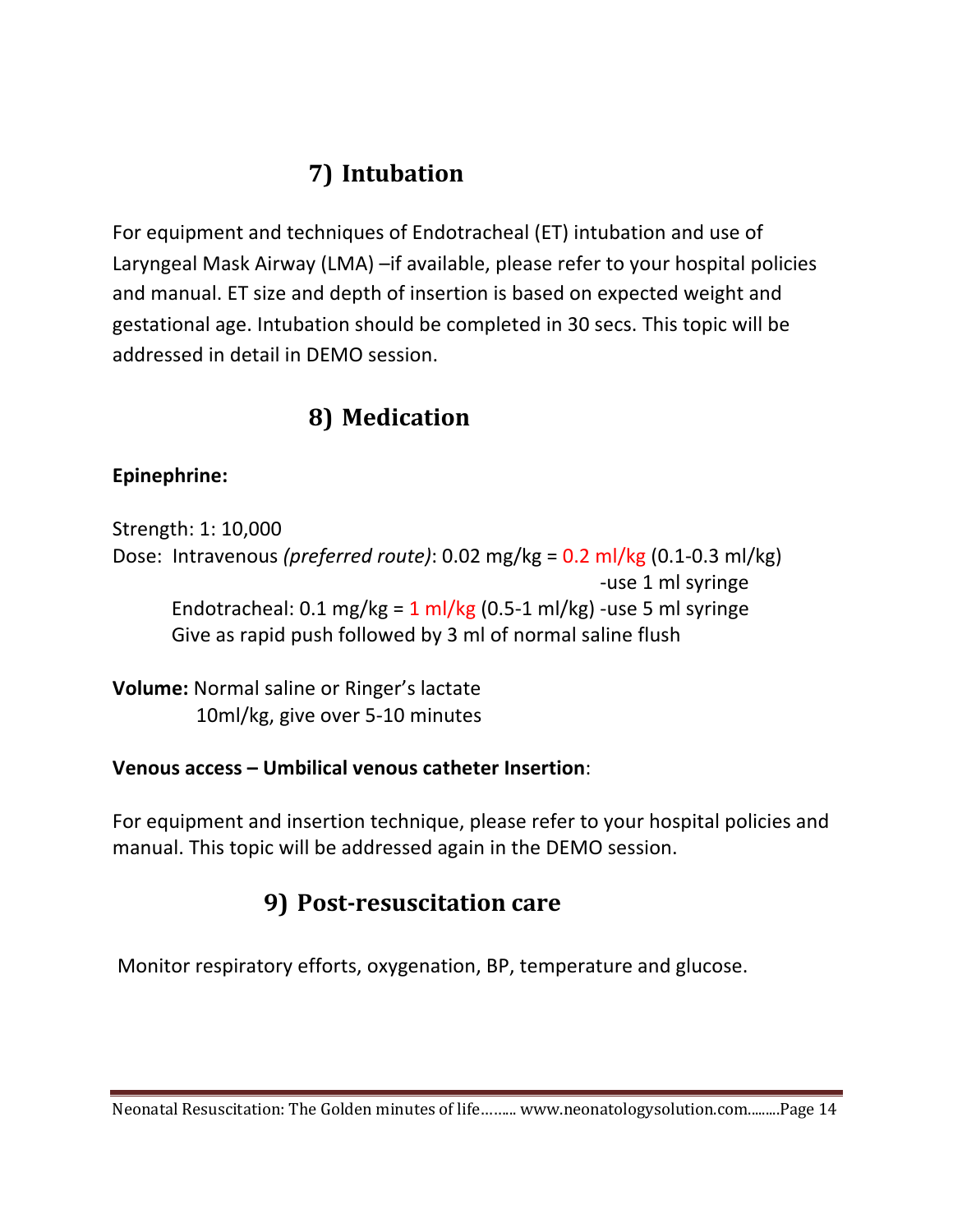### **10)** Beyond initial steps (special consideration)

As stated earlier, most of the babies respond to initial steps of resuscitation. If not, then consider the following:

- Hypovolemia (give volume expanders)
- Pneumothorax (aspirate with needle)
- Airway disorders [(Choanal atresia, Robin syndrome) use LMA]
- Diaphragmatic hernia (Intubate and place OG tube)
- Pneumonia, pleural effusion, pneumonia, pulmonary hypoplasia

### **11) Preterm Infants (special needs)**

General resuscitation principles are not much different from the term infants. But following points should be considered:

- Ask for additional trained personnel
- Use Plastic bags and heated mattress to prevent hypothermia
- Handle gently, no rapid pushes of IVFs
- PPV inflation pressure should start with the lowest
- Use appropriate size mask, catheters and tubes

### **12) Ethics**

- Know your regional statistics (mortality & morbidity) that will guide to counsel parents about babies born at the limit of viability
- Know the religious and cultural background of the community
- Be supportive to the families and consider their wishes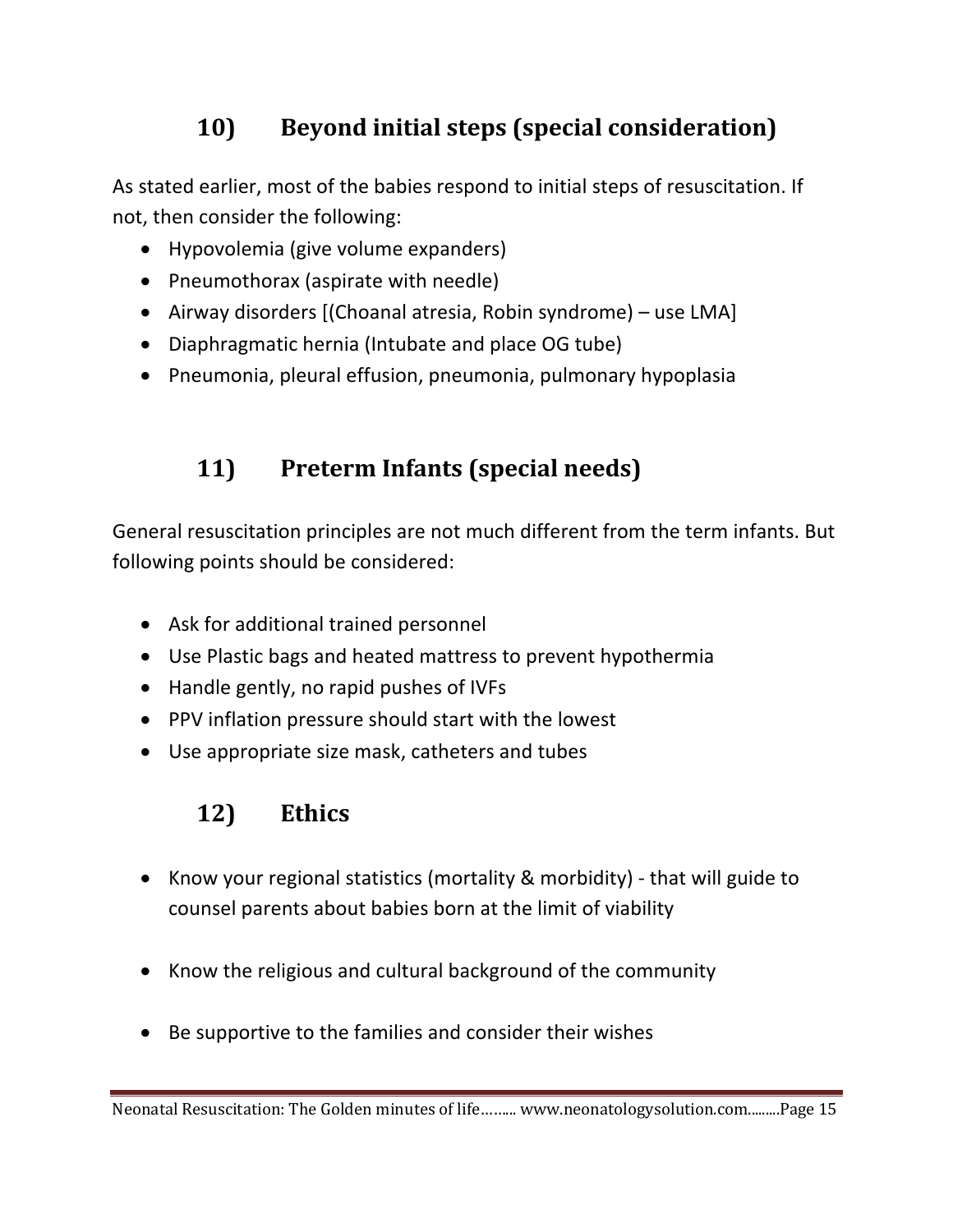#### 13) **Improving Resuscitation Team Performance, Resuscitation Outside the Delivery Room, and Bringing Quality Improvement to Your Resuscitation Team**

- Know your setup to perform QI projects
- Extend the NRP training to other areas (ER, Home, Ambulance)
- Develop and work in a team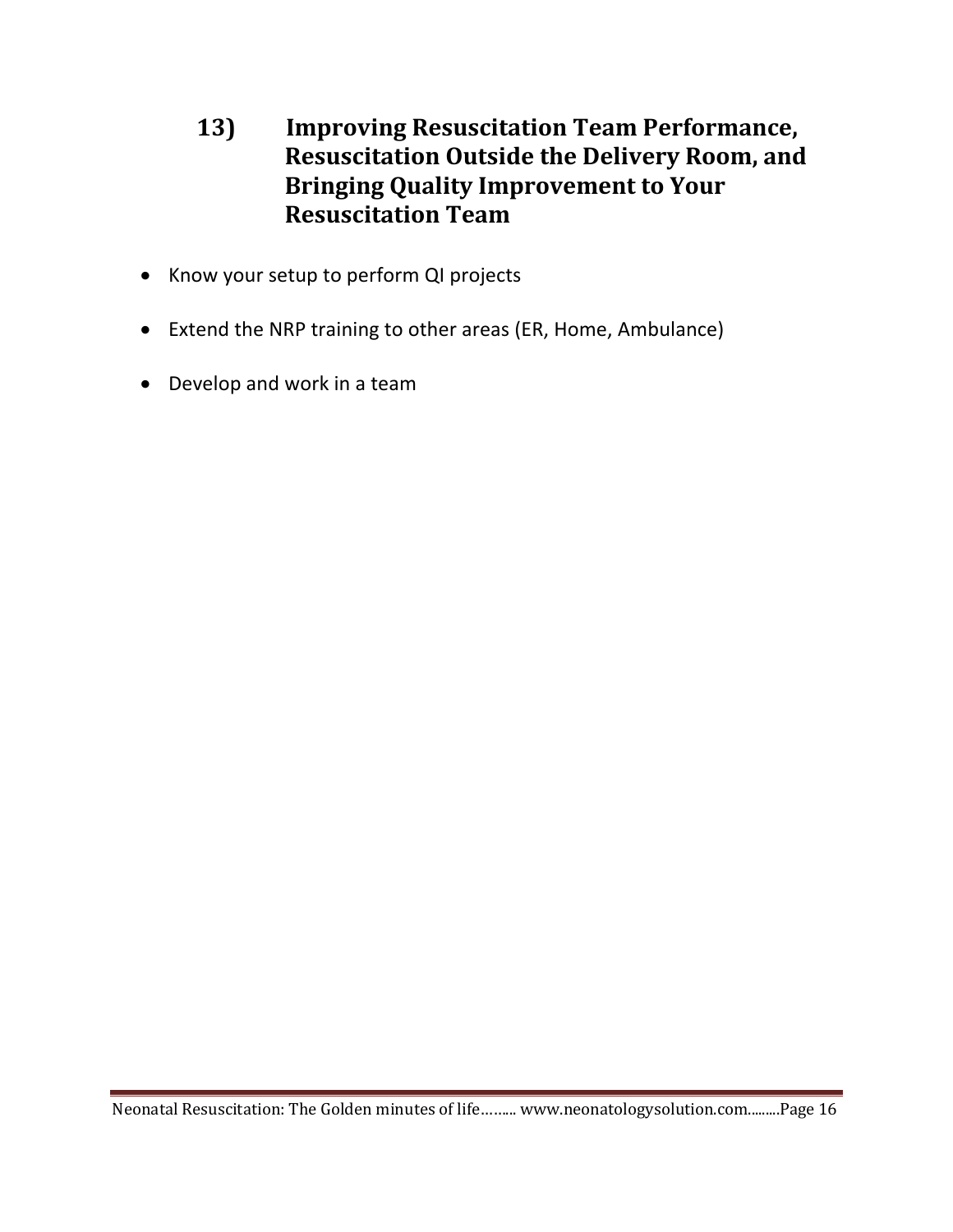#### **FLOW DIAGRAM**



Neonatal Resuscitation: The Golden minutes of life ......... www.neonatologysolution.com.........Page 17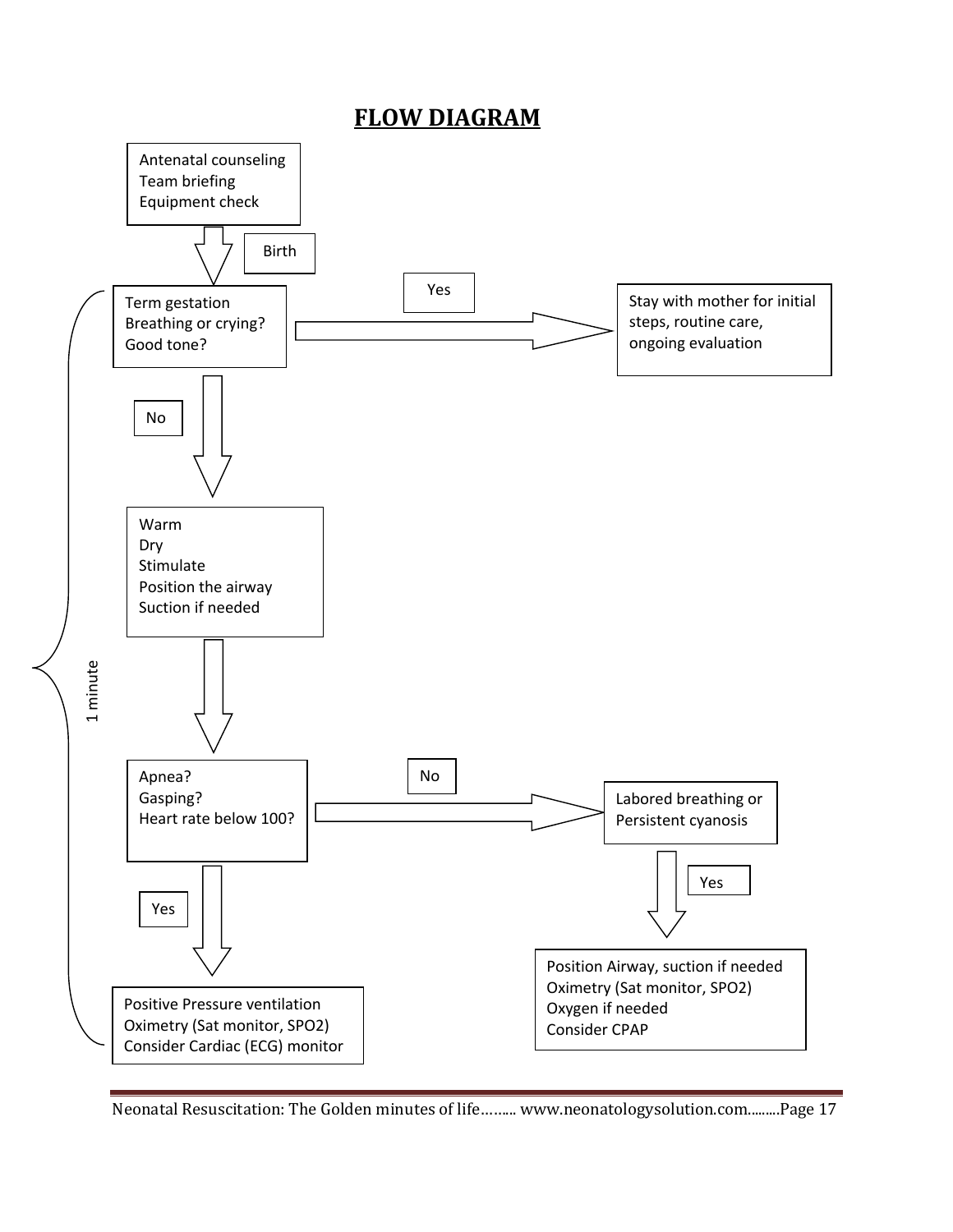

Neonatal Resuscitation: The Golden minutes of life ......... www.neonatologysolution.com.........Page 18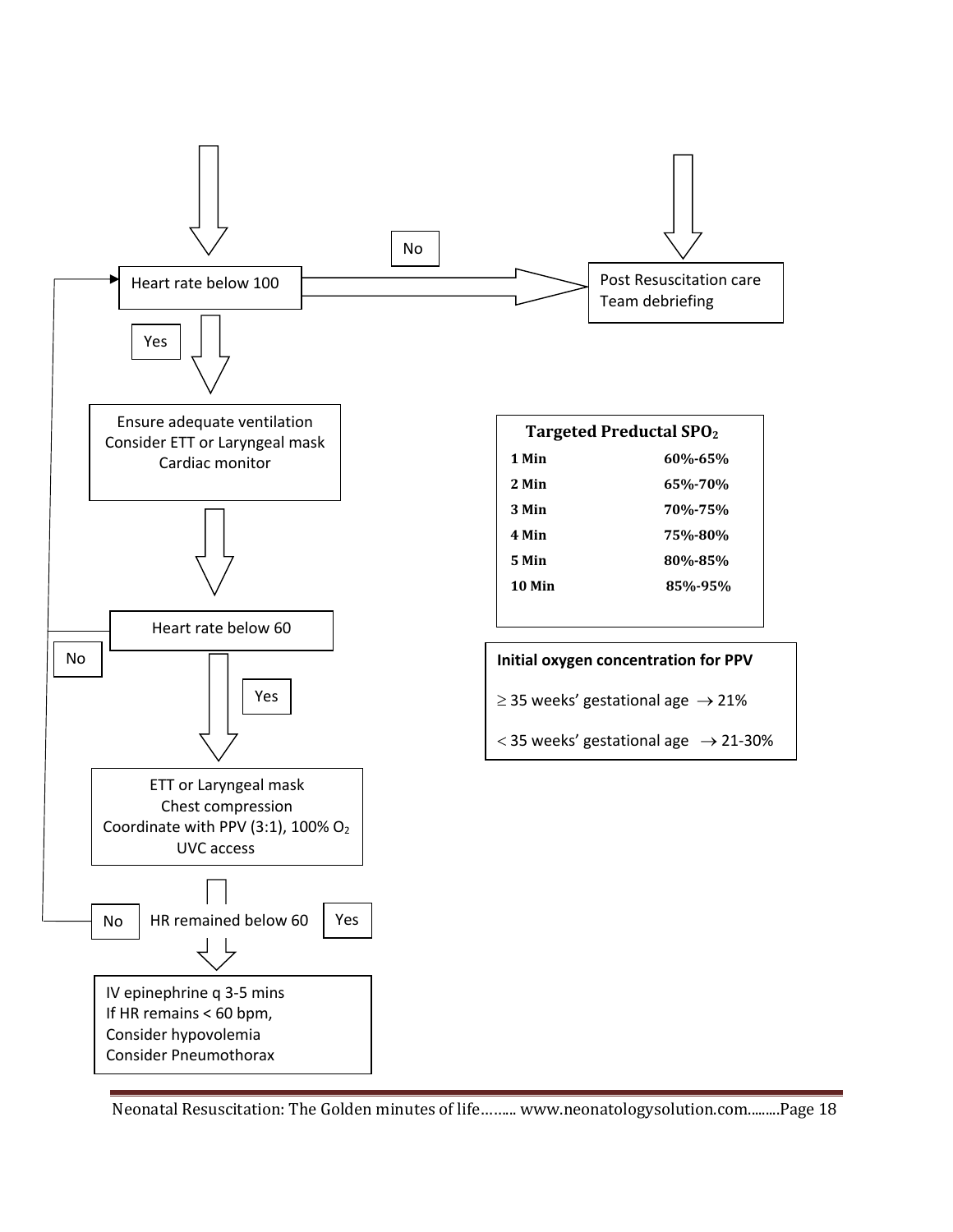### **QUESTIONS**

- 1. About per 1,000 newborns will need cardiac compression or medication.
- 2. One minute Apgar score usually determines the need for resuscitation (True/False)
- 3. It is NOT suggested to intubate non-vigorous babies born with meconium stain amniotic fluid (True/False)
- 4. The four questions before delivery are  $\equiv$
- 5. The three questions soon after birth are \_\_\_\_\_\_\_\_\_\_\_\_\_\_\_\_\_\_\_\_\_\_\_\_\_\_\_\_\_\_\_\_\_\_\_\_\_\_\_.
- 6. After 30 seconds of birth, if the baby is not breathing one should intubate (True/False)
- 7. After 5 minutes of birth an uncomplicated infant born at term has Apgar score of 9/9. His oxygen saturation would be 80-85% (True/False)
- 8. Flow-inflating bags could be used to give free flow oxygen (True/False)
- 9. The chest is not rising with positive pressure ventilation (PPV) one should do all EXCEPT
	- A- Adjust Mask
	- B- Reposition the head
	- C- Suction the airway
	- D- Check Oxygen source
- 10. When PPV is provided for long period, oral airway should be inserted (True/ False)
- 11. Chest compression in newborns should be started for heart rate below 80 beats/min. (True/False)
- 12. Endotracheal epinephrine dose is higher than intravenous epinephrine dose (True/ False).
- 13. During chest compression the depth should be  $1/3<sup>rd</sup>$  of the anterior-posterior diameter of the chest (True/False)
- 14. The correct ratio of Chest compression to PPV is 1:3. (True/False)
- 15. A baby born at 23 weeks gestation is not viable and should NOT be resuscitated (True/ False)